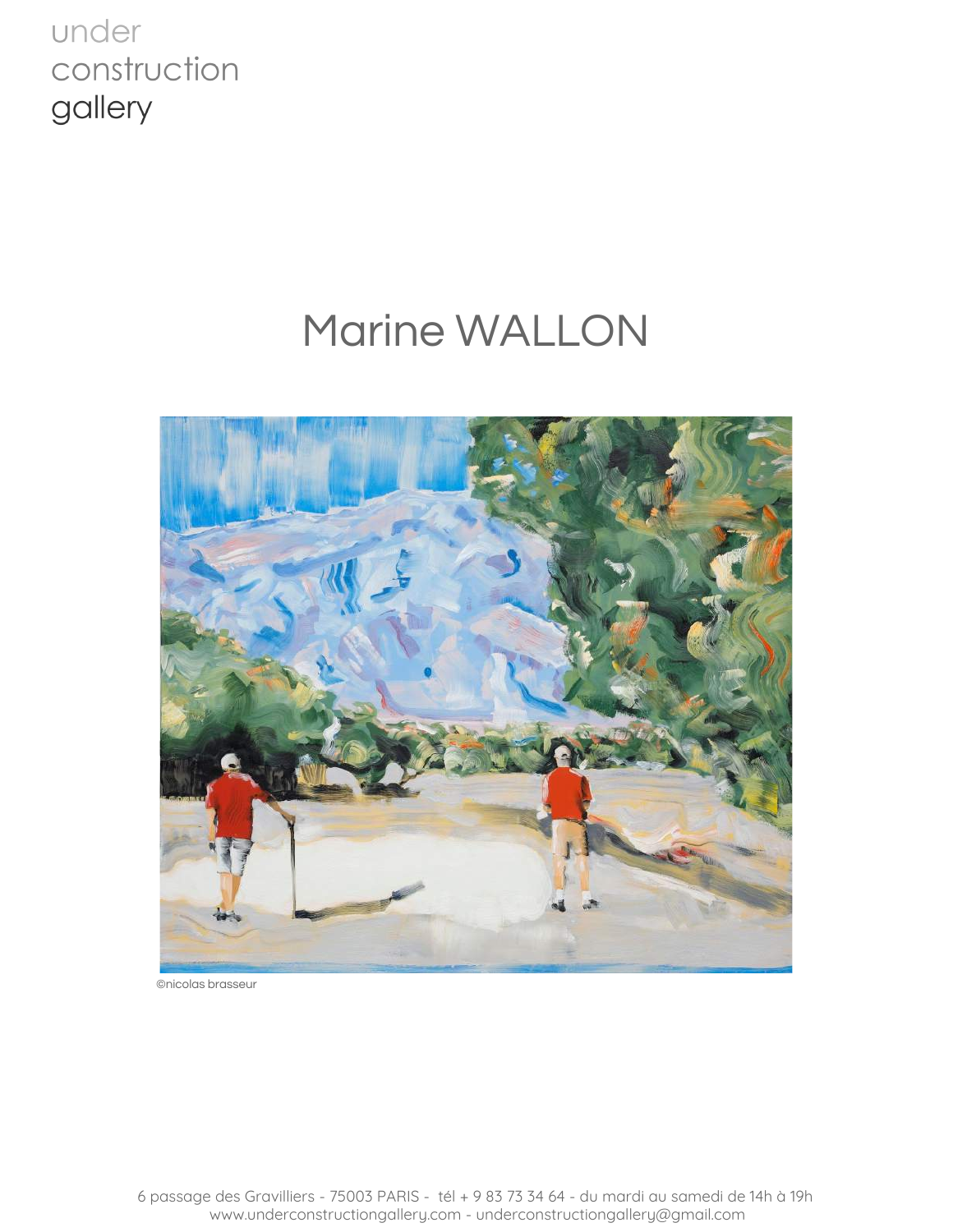Images deformed of real objects or landscapes, collected images, optical phenomena, Marine Wallon's works explore the pictorial medium through various supports: painting, brick, aluminum, paper, etc. The use of these techniques and diverse materials questions the link of the paint in the image and in the fragment. Marine Wallon summons amply references inherent to the cinema, to the literature and to the photography. It is by questioning the memory of images that she explores painting in the deepest part of its architecture, in the structural sense: montage, time, space.

Marianne Derrien, extracts from " Le mirage des images "

In her creation protocol, Marine Wallon intercepts an image in a video stream, a document used to construct her painting. She thus seizes the right moment, when the characters viewed from the back or represented in receding profile, are dispossessed of the main action. The extended shadow of a golfer's club is mingled with summer light. These images seem to exist at the edge of their own history, in a flutter. These dreams of the real, see at the same time mingle dexterity and let go of a complex pictorial touch where the passages of the brush are signified by the traces.

Théo-Mario Coppola, extracts from the text "cet espace sans ombre"

Born in 1985 in Paris, she works and lives in Paris and Saint-Denis.

### EDUCATION

2010

● POST-DIPLÔME - École Nationale Supérieure des Beaux-Arts de Paris

2009

● DIPLÔME NATIONAL SUPÉRIEUR D'ARTS-PLASTIQUES - École Nationale Supérieure des Beaux-Arts de Paris

2008

● MFA School of the Museum of Fine Arts of Boston - Print and Paper Studio Jennifer Schmidt

2007

● DIPLÔME NATIONAL D'ARTS-PLASTIQUES - École Nationale Supérieure des Beaux-Arts de Paris (ENSBA)

### SOLO EXHIBITIONS

2015

● Hey, cut ! - under construction gallery - Paris

2013

● Rencontre - Duo show with Mireille Blanc - Chamalot artists residency - Haute-Corrèze (19) - France

2008

● Entre chien et loup - ENSBA - Paris

### GROUP EXHIBITIONS

2017

● Cet espace sans ombre - Parcours 10 ans Chamalot Résidence d'artistes - under construction gallery - Paris

2016

- Le Rayon Vert Chez Kit Pantin
- YIA Art Fair Carreau du Temple under construction gallery Paris
- Matin, midi et soir curator Laure Flammarion Honoré Visconti Paris
- 10 ans Chamalot Résidence d'artistes Corrèze

2016

- Dédoublement(s) under construction gallery Paris
- In Mysterious ways under construction gallery Paris

2015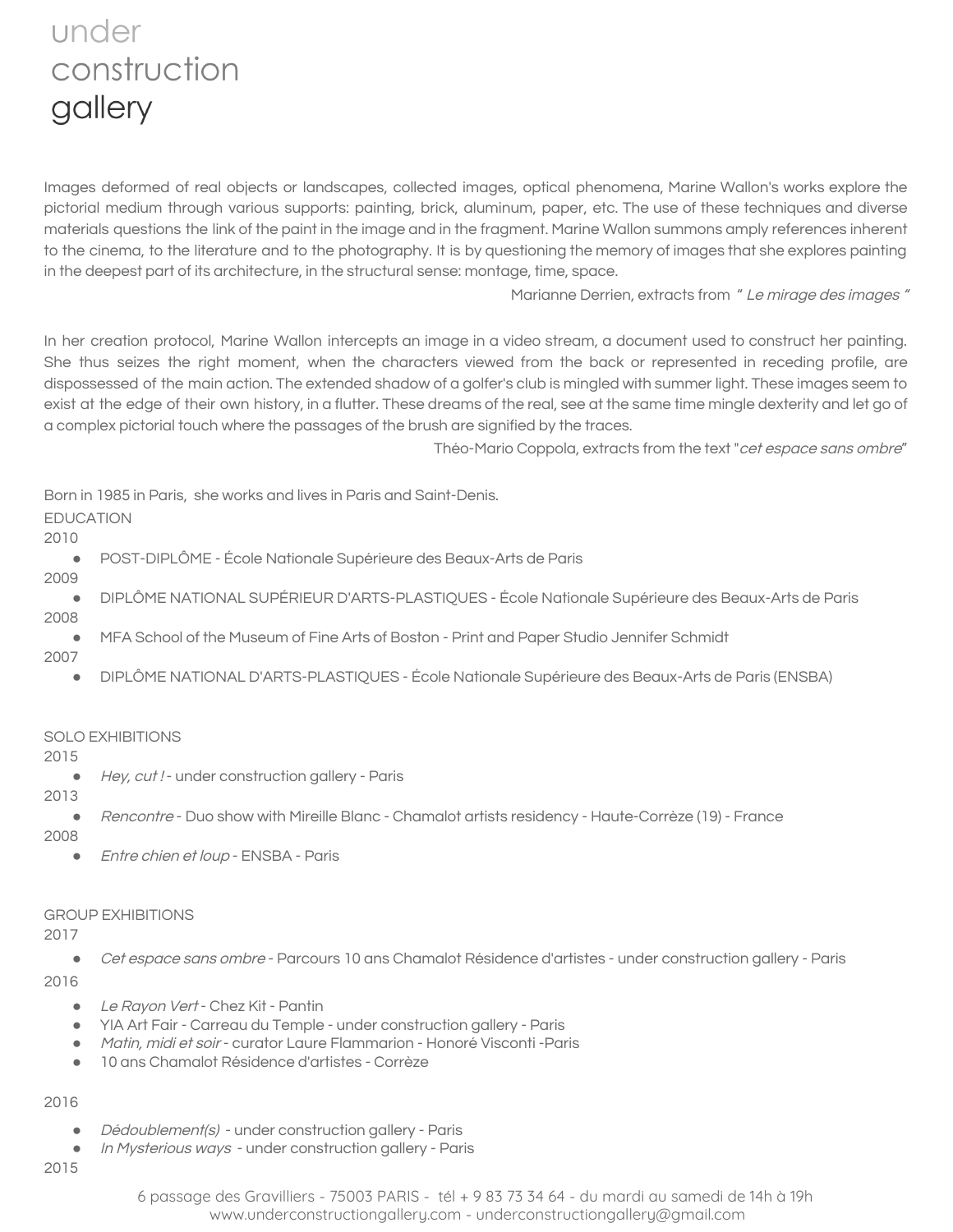**●** Early Work Meets Appartement - curator Timothée Chaillou - Appartement - Paris

● *A distance convenable* - under construction gallery - Paris

#### 2014

- The Illusion of Life Manoir de Soisay Parc Régional du Perche (61)
- Saxifraga Umbrosa II curator Marianne Derrien, Futur II La Générale en Manufacture Sèvres
- Pense-bêtes. Collection#1 curator Sandra Aubry & Sébastien Bourg Galerie de Roussan Paris
- *Vendanges de printemps* Chamalot Résidence d'artistes Haute-Corrèze (19) France
- Launching of La belle revue with In Extenso Mac/Val Vitry-sur-Seine
- *Inaugurons avec faste un bocal à poisson rouge* curator M. Delage de Luget Kurt-forever Paris

#### 2013

- Launching of the edition Saxifraga Umbrosa, düo Paris
- Saxifraga Umbrosa curator Marianne Derrien Espace Lhomond Paris

#### 2012

● Così fan tutti - intervention at Palais de Tokyo - a proposition by Bérengère Hénin with Make/Shift - Paris

#### 2011

- Novembre à Vitry Galerie Municipale Jean-Collet Vitry/Seine
- *La carte* Le 6B Saint-Denis
- Poissy Talents Centre de diffusion artistique Poissy
- Le Pilonnage de l'Interrogatoire Hôtel de Sauroy Paris

#### 2010

- Salon de Mai -Espace Commines Paris
- *Mémory* Anis Gras Arcueil
- Pensées détachées Bibliothèque Nationale de France Paris

### 2009

- L'Élan Créatif Galerie Plume Paris
- La manifestation estivale du Point Ephémère Paris
- *Viva Mexico !* ENSBA Paris
- Slick dessin Espace Richelieu Paris
- Champ libre Galerie Plume Paris

#### 2008

- Les oublié(e)s with Mireille Blanc and Rebecca Everard ENSBA Paris
- Event Horizon School of the Museum of Fine Arts of Boston USA

#### 2007

- 52e Salon de Montrouge France
- Visites dessinées Musée des Arts et Métiers Paris

#### VIDEOPROJECTION

2014

● Bricke - with La Belle revue-In Extenso Mac/Val - Vitry s/Seine

#### **RESIDENCIES**

2014

● Residency at Manoir de Soisay - with Bérengère Hénin - Manoir de Soisay - july 2014

### 2013

● Residency Chamalot with Mireille Blanc - september 2013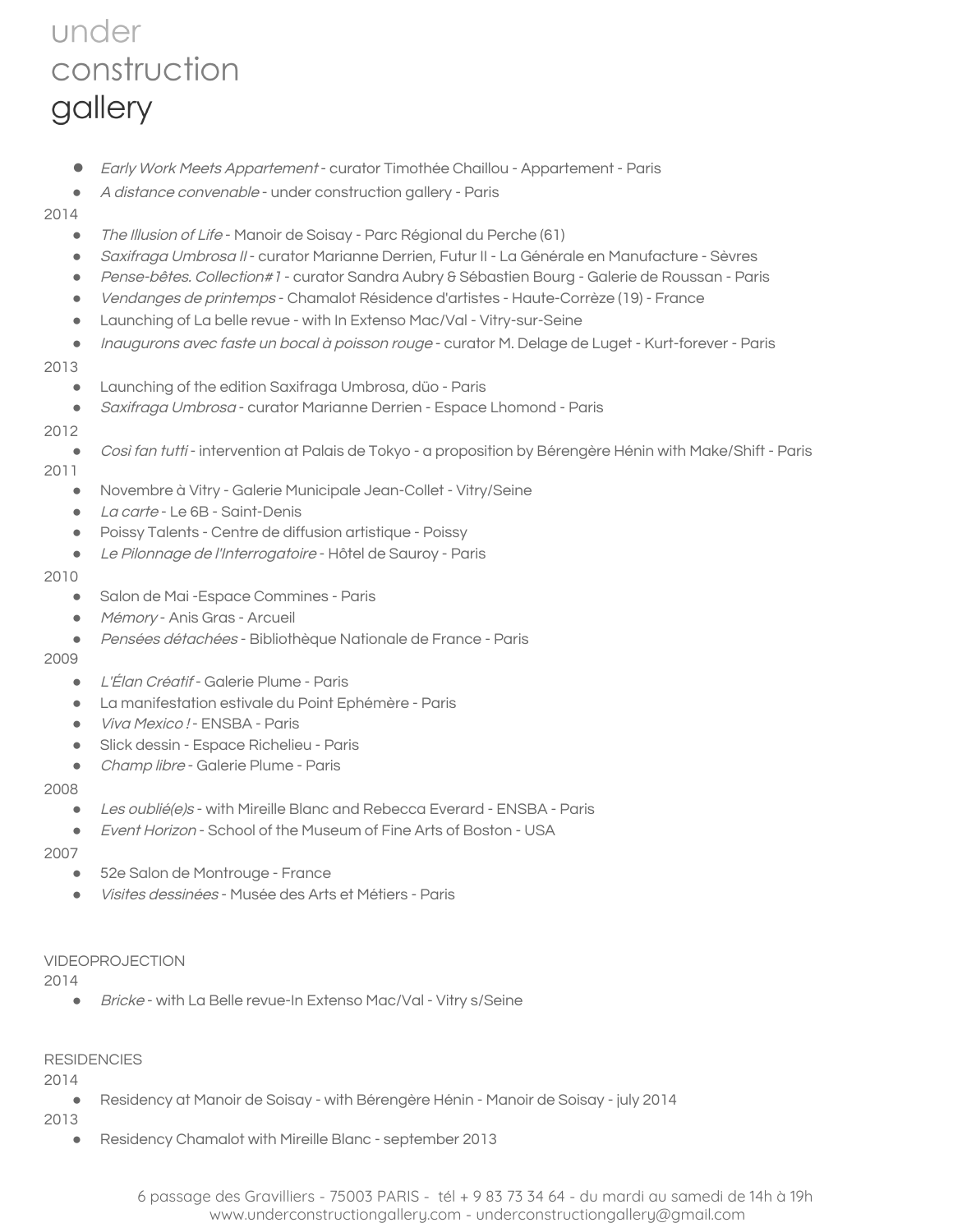AWARDS

2008

- Winner of Prix Print and Paper SMFA Boston USA
- Scholarship Collin Lefrancq School of the Museum of Fine Arts of Boston USA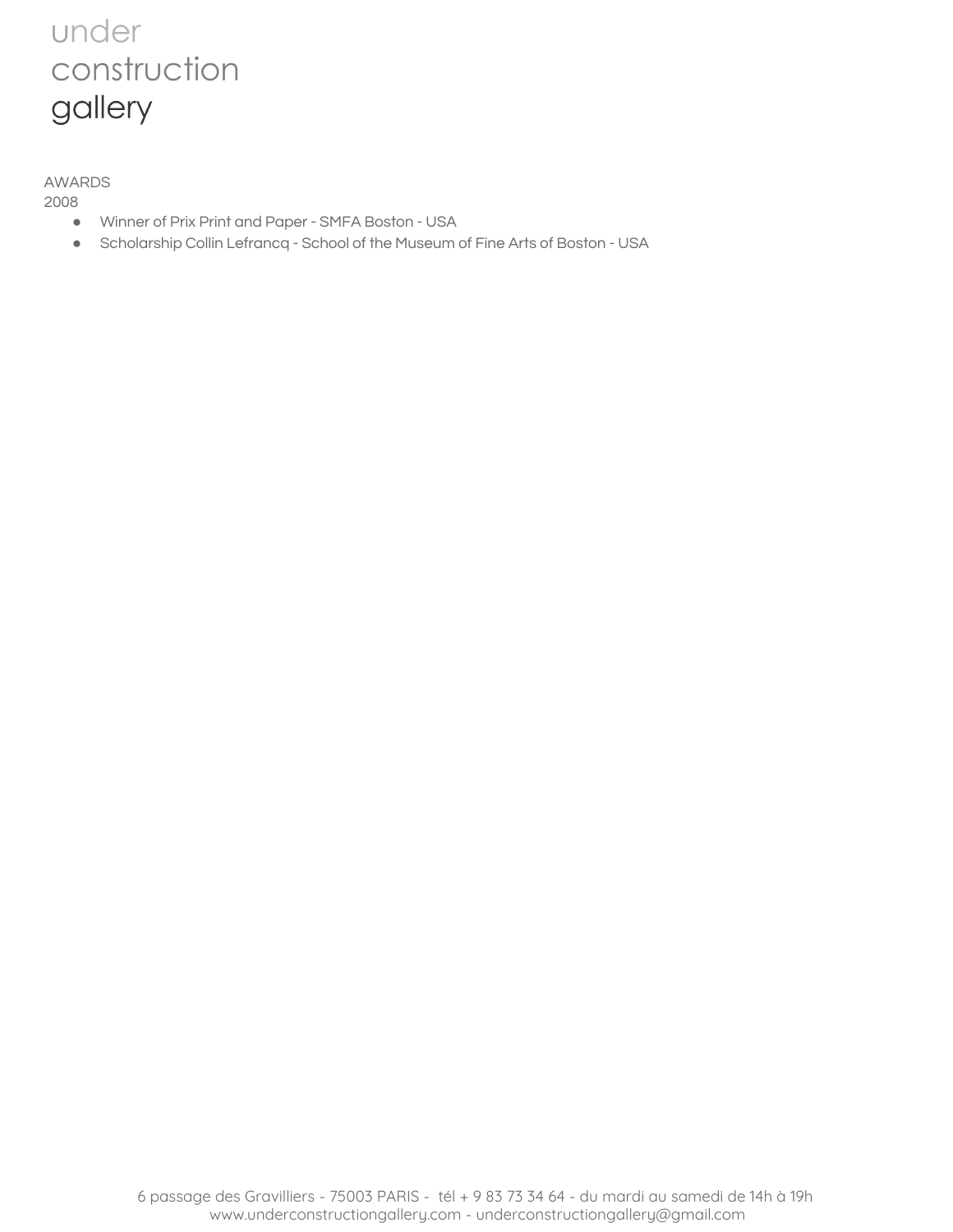

Désert - 2016 oil on canvas - 100 x 150 cm ©nicolas brasseur



Cima - 2016 oil on canvas - 150 x 130 cm ©nicolas brasseur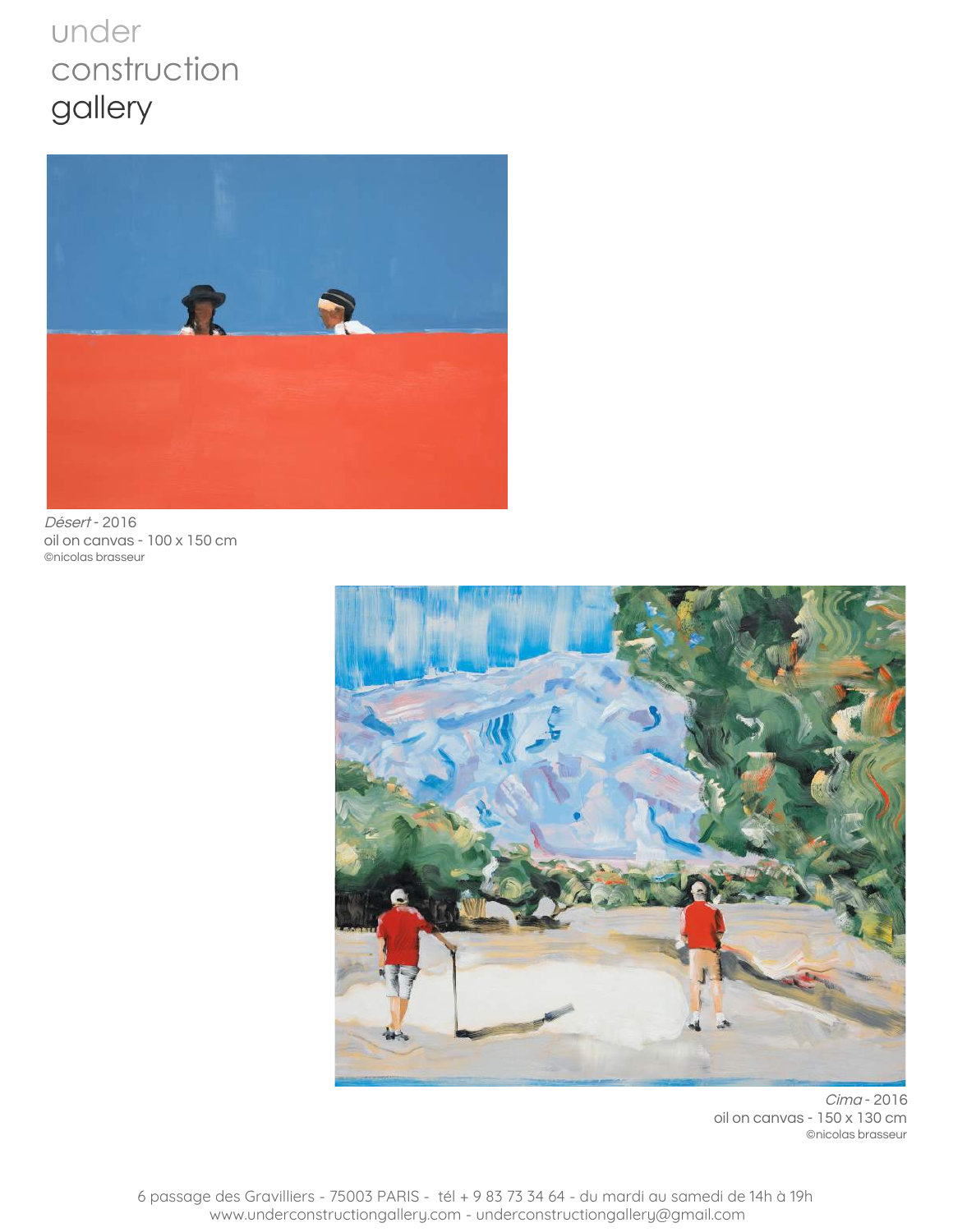

WIndermere - 2016 oil on canvas - 150 x 130 cm ©nicolas brasseur



Col Tioga - 2016 oil on canvas - 130 x 170 cm ©nicolas brasseur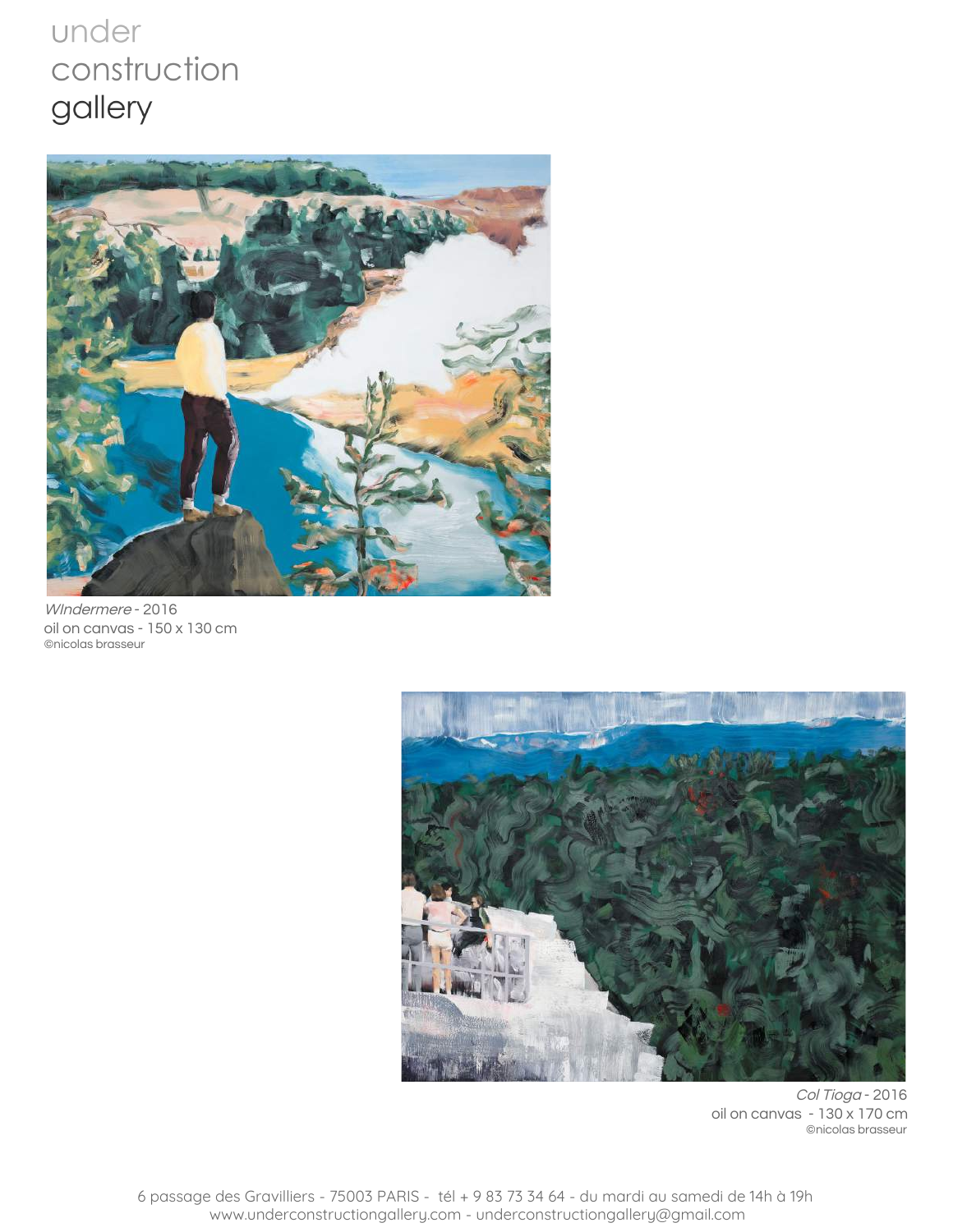

Waucoba - 2016 oil on canvas- 170 x 150 cm ©nicolas brasseur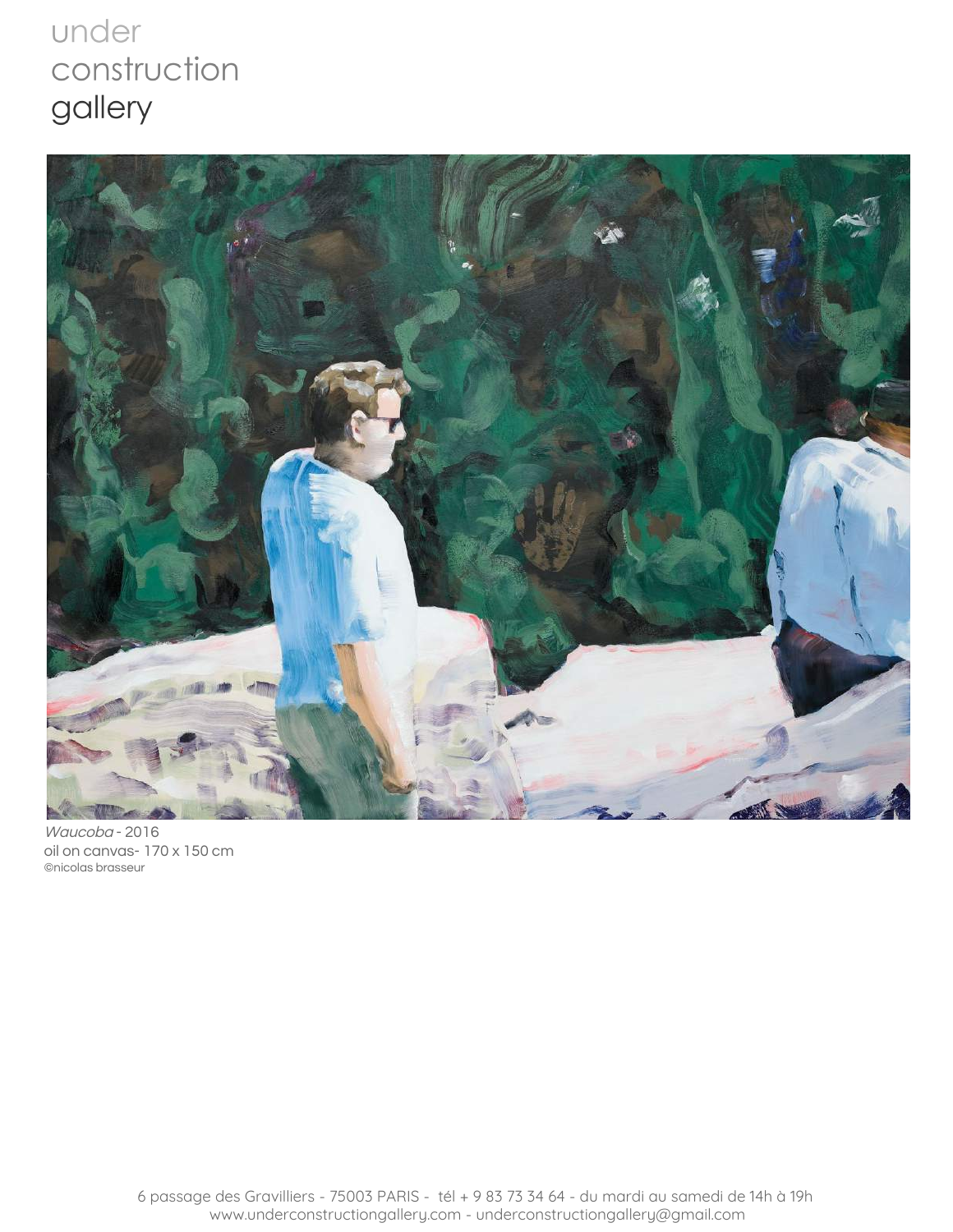

Granite - 2015 oil on canvas - 55 x 70 cm



Washakie - 2015 oil on canvas - 55 x 70 cm



Arapahoe - 2016 oil on canvas - 55 x 55 cm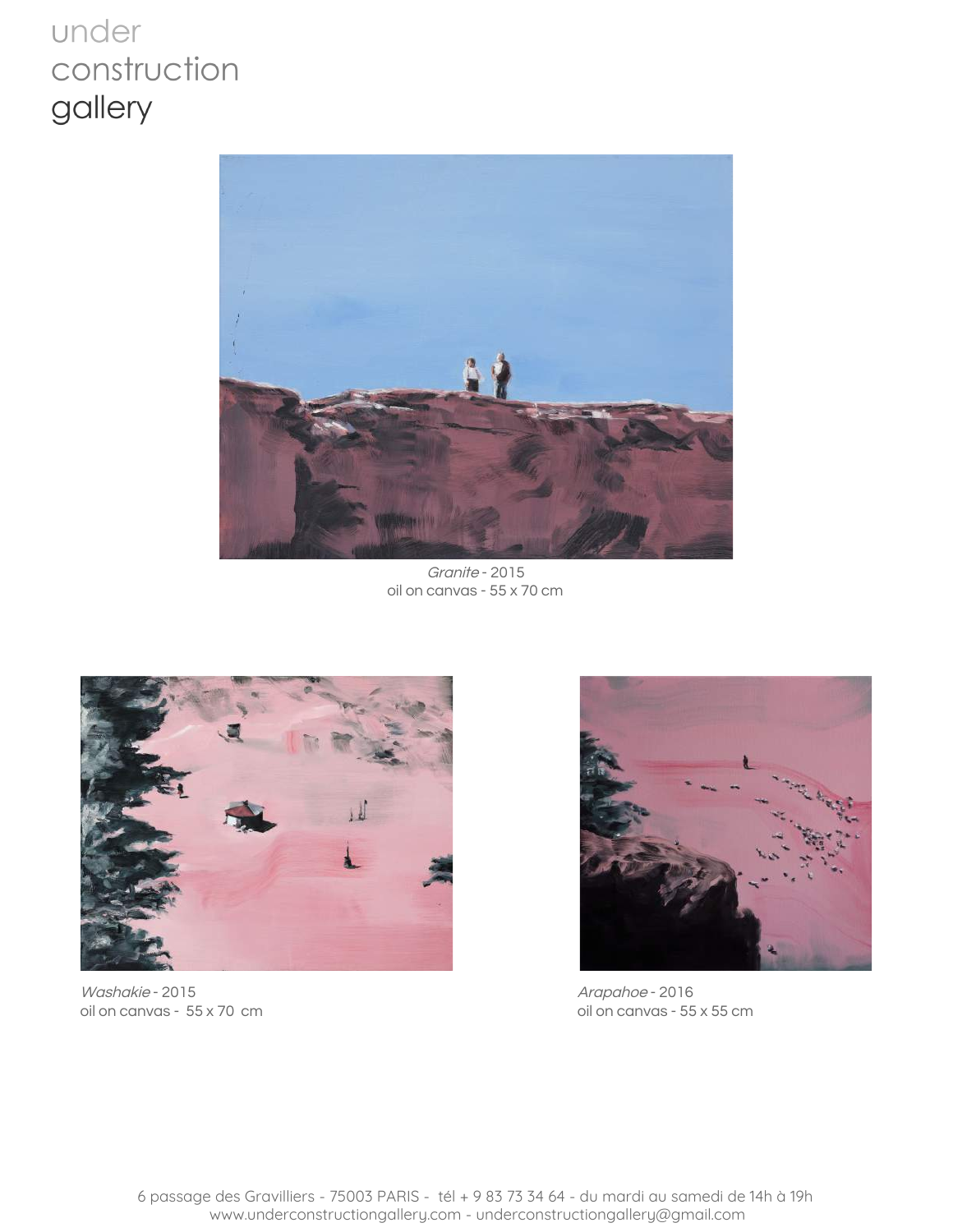

San Antonio - 2016 oil on canvas - 55 x 40 cm



Green shadow - 2015 oil on canvas - 55 x 70 cm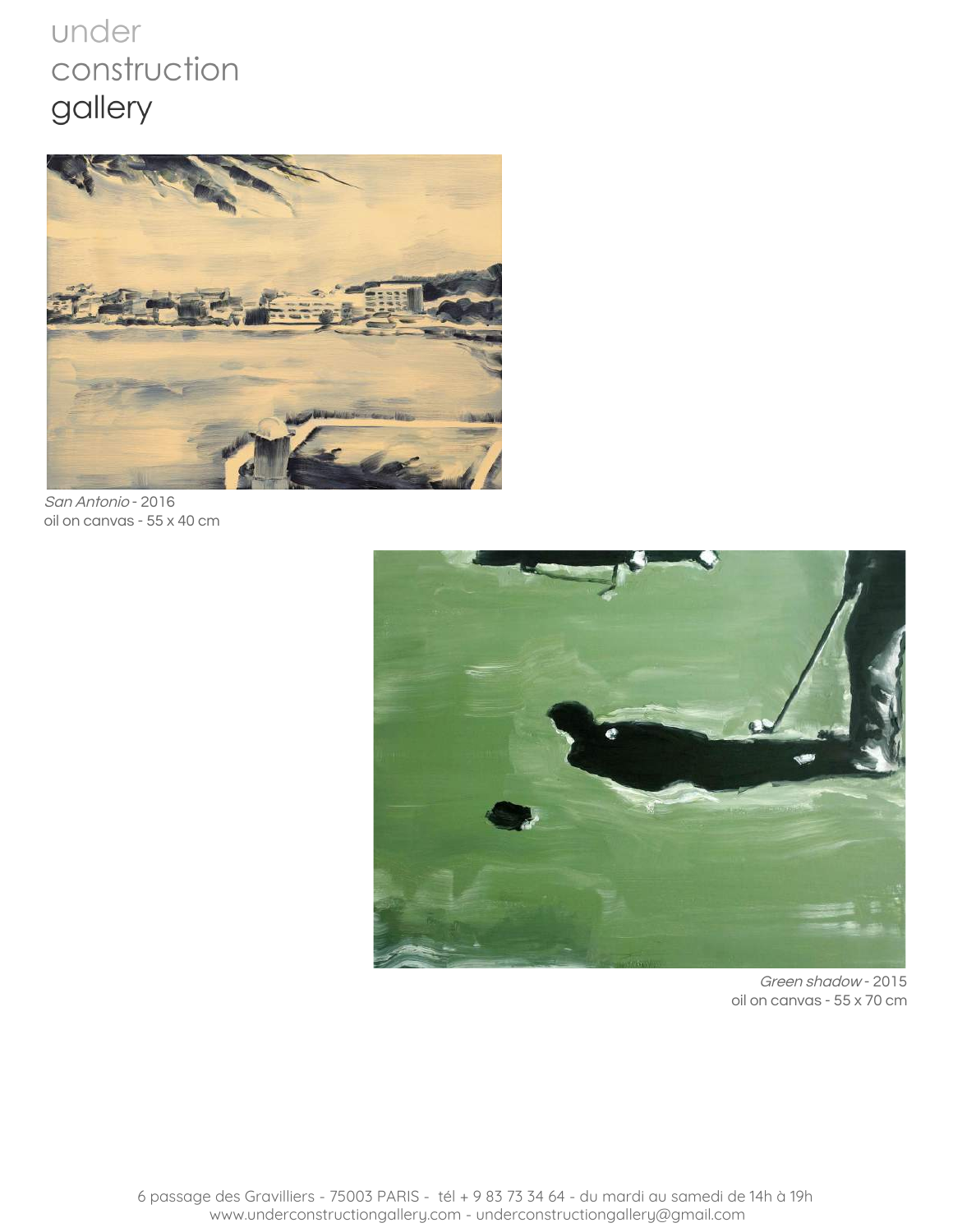

Poursuite gone in <sup>60</sup> secondes - 2015 oil on tape and on canvas - 30 x 40 cm



Bristol 408 II - 2015 2015



oil and acrylic on canvas - 55 x 40 cm oil and acrylic on canvas - 55 x 40 cm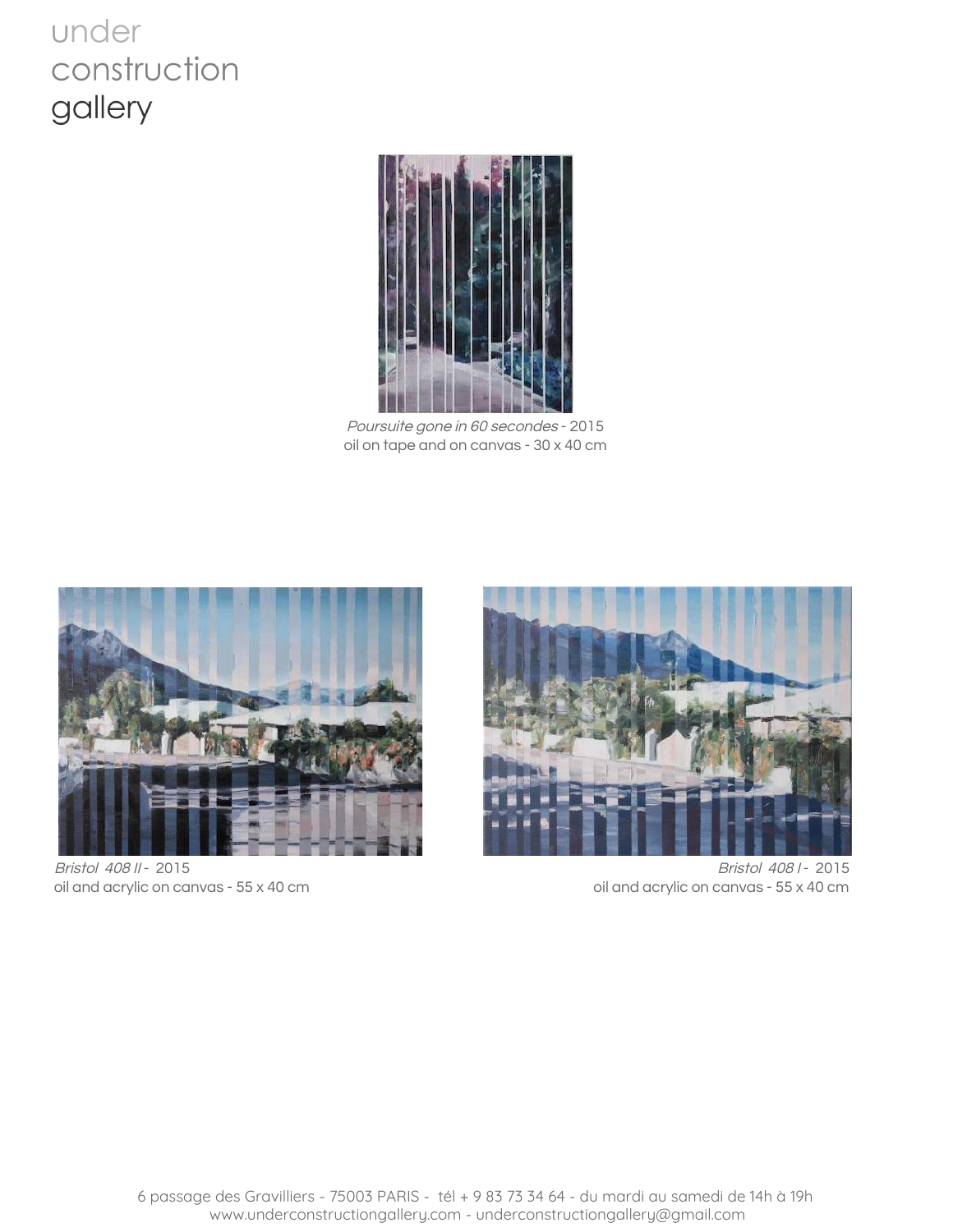

Mirror Lake - 2015 Chloride - 2015



oil on brick - 50 x 39 x 5 cm oil on brick - 39 x 50 x 5 cm

Instantanés series on canvas - oil on canvas - 10,5 x 15,5 cm each









Quivering - 2015 Flash&frog - 2015 El Monte - 2015 Panamint - 2015 Truckee - 2015



Instantanés series on aluminium - oil on aluminium - 10,5 x 15,5 cm each





Castel - 2015 Suisse Forever - 2014 Briques - 2014 Statue et parc - 2014 Ikrion - 2014





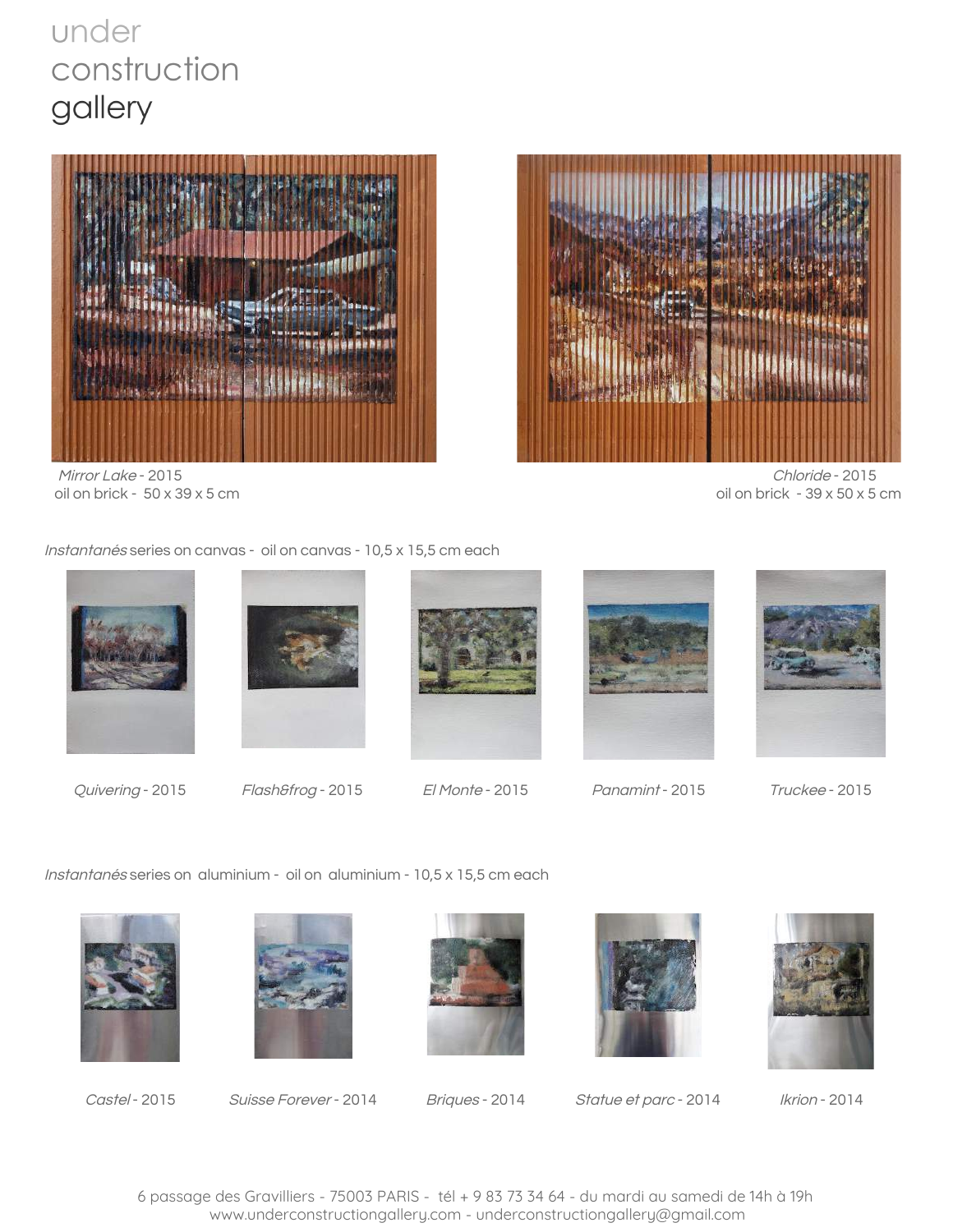

Noctuelle gamma - 2014 oil on canvas - 100 X 140 cm ©nicolas brasseur



Proie - 2012 oil on canvas- 47 x 40 cm - encadré : 53 x 46 cm

6 passage des Gravilliers - 75003 PARIS - tél + 9 83 73 34 64 - du mardi au samedi de 14h à 19h www.underconstructiongallery.com - underconstructiongallery@gmail.com